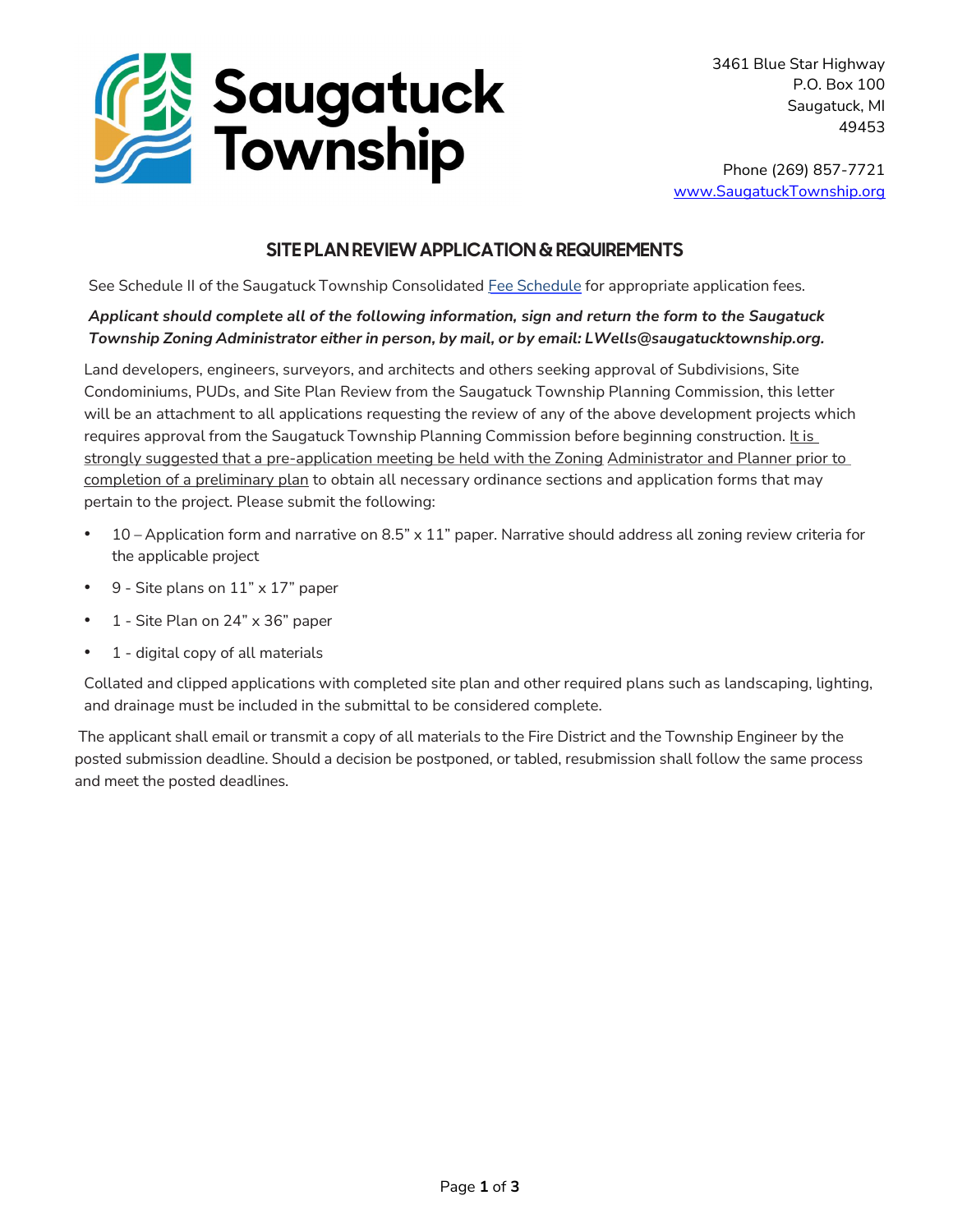

3461 Blue Star Highway P.O. Box 100 Saugatuck, MI 49453

Phone (269) 857-7721 www.SaugatuckTownship.org

## SITE PLAN REVIEW APPLICATION & REQUIREMENTS

#### Applicant information

| <b>Property information</b>                                                                                                |  |  |  |
|----------------------------------------------------------------------------------------------------------------------------|--|--|--|
|                                                                                                                            |  |  |  |
|                                                                                                                            |  |  |  |
|                                                                                                                            |  |  |  |
|                                                                                                                            |  |  |  |
| Rezone <u>  Special</u> Approval Use<br>Variance $\Box$                                                                    |  |  |  |
| Type of improvement (check as many as possible):                                                                           |  |  |  |
| $\Box$ New Building $\Box$ Addition $\Box$ Alteration $\Box$ Change of Use $\Box$ Multi-Family $\Box$ School $\Box$ Church |  |  |  |
| $\Box$ Recreational Facility $\Box$ Cemetery $\Box$ Utility $\Box$ Public Service $\Box$ PUD $\Box$ Special Land Use       |  |  |  |
|                                                                                                                            |  |  |  |
| Engineer or Surveyor information:                                                                                          |  |  |  |
|                                                                                                                            |  |  |  |
|                                                                                                                            |  |  |  |
|                                                                                                                            |  |  |  |
|                                                                                                                            |  |  |  |
|                                                                                                                            |  |  |  |
|                                                                                                                            |  |  |  |

Provide site plan as per Chapter VIII.A of the Saugatuck Township Zoning Ordinance.

Provide a Brief narrative describing the following:

- a. The overall objectives of the proposed development
- b. Types and size of structures to be erected
- c. Timetable regarding stages of project and completion date
- d. Any objective or subjective information you wish to convey to the Planning Commission.